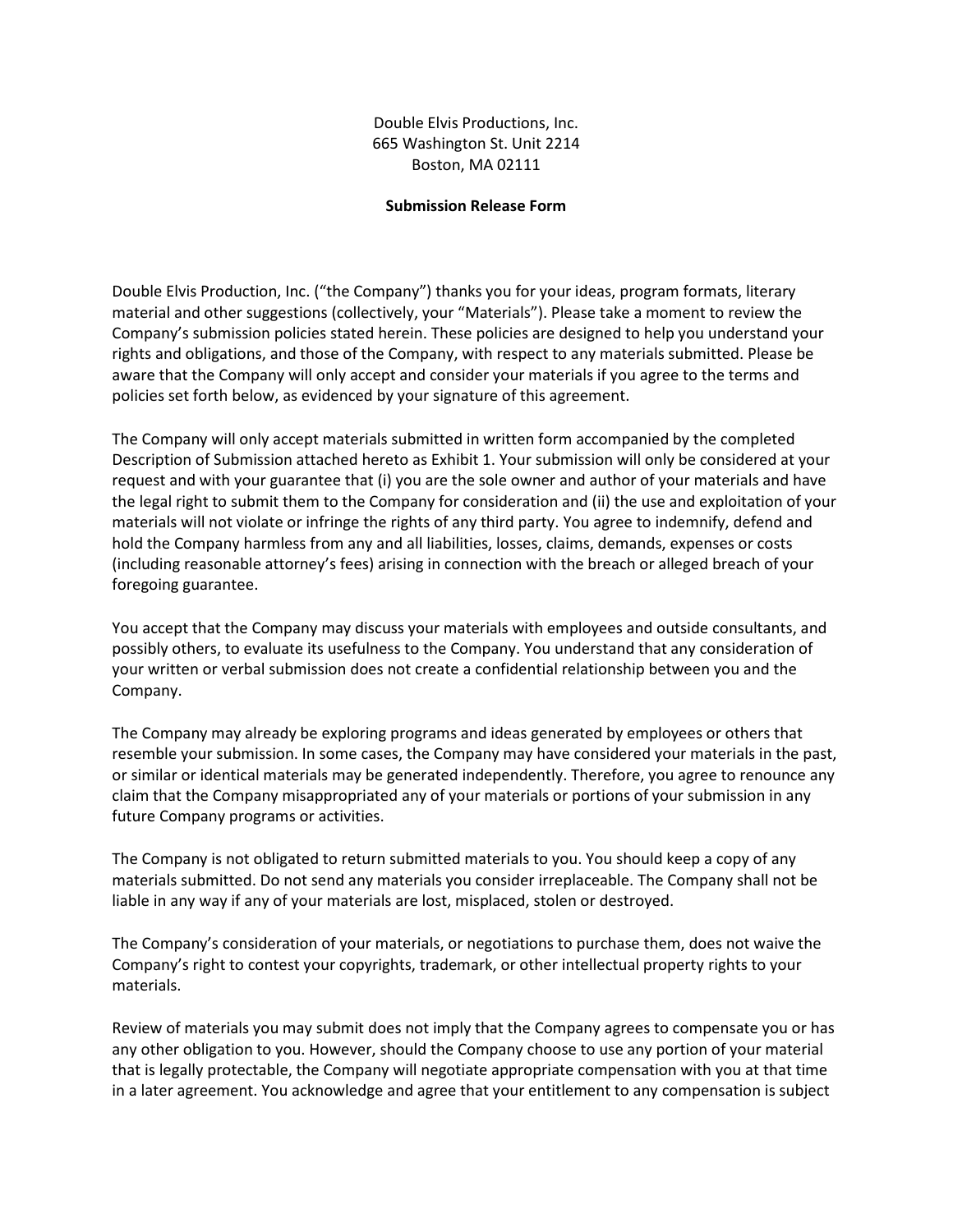to you and the Company entering into a written contract signed by both parties related to the Company's use of your materials.

This agreement may be freely assigned by the Company. The invalidity of any provision of this agreement shall not affect the remaining provisions which shall remain in full force and effect. Your acceptance of the foregoing will apply to all current and future submissions. The above conditions may not be changed or waived except in writing and signed by an officer of the Company.

# ACCEPTED AND AGREED:

| Name:                                                                                              |                |
|----------------------------------------------------------------------------------------------------|----------------|
| (please print)                                                                                     | (please sign)  |
| Date:<br>the control of the control of the control of the control of the control of the control of |                |
| Address:                                                                                           |                |
| Phone:                                                                                             | Email Address: |